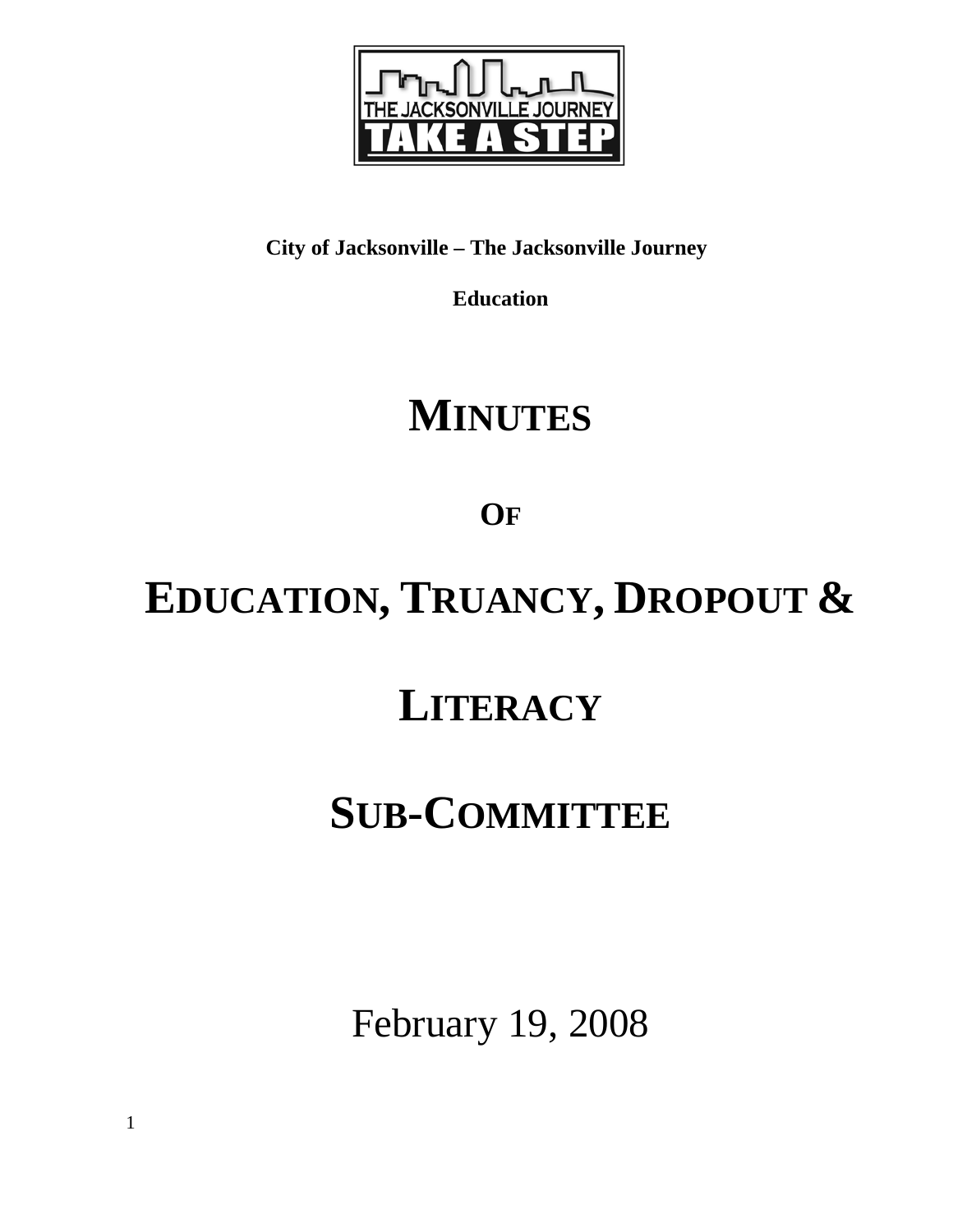## **The Jacksonville Journey – Education**

## **Education, Truancy, Dropout & Literacy**

## **Sub-Committee**

## **February 19, 2008**

## **1:00 p.m.**

**PROCEEDINGS before the Jacksonville Journey – Education, Truancy, Dropout & Literacy Sub-Committee, taken on Tuesday, February 19, 2008, Edward Ball Building, 8th Floor, Room 851 – 214 N. Hogan Street, Jacksonville, Duval County, Florida commencing at approximately 1:00 p.m.** 

**Education, Truancy, Dropout & Literacy Sub-Committee** 

**W. C. Gentry, Chair Tony Bellamy, Member Terrie Brady, Member Nancy Broner, Member Vicki Burke, Member Charles "Skip" Cramer, Member Pastor Moses Criswell, Member Michael Edwards, Member John Fletcher, Member Deborah Gianoulis, Member Cheryl Grymes, Member Bill Hodges, Member Connie Hodges, Member Kevin Hyde, Member Mia Jones, Member Robert Lee, Member Tom Majdanics, Member Nongongama Majova-Seane, Member Gerlieve Oliver, Member Perry Robinson, Member Bill Scheu, Member Connie Stophel, Member**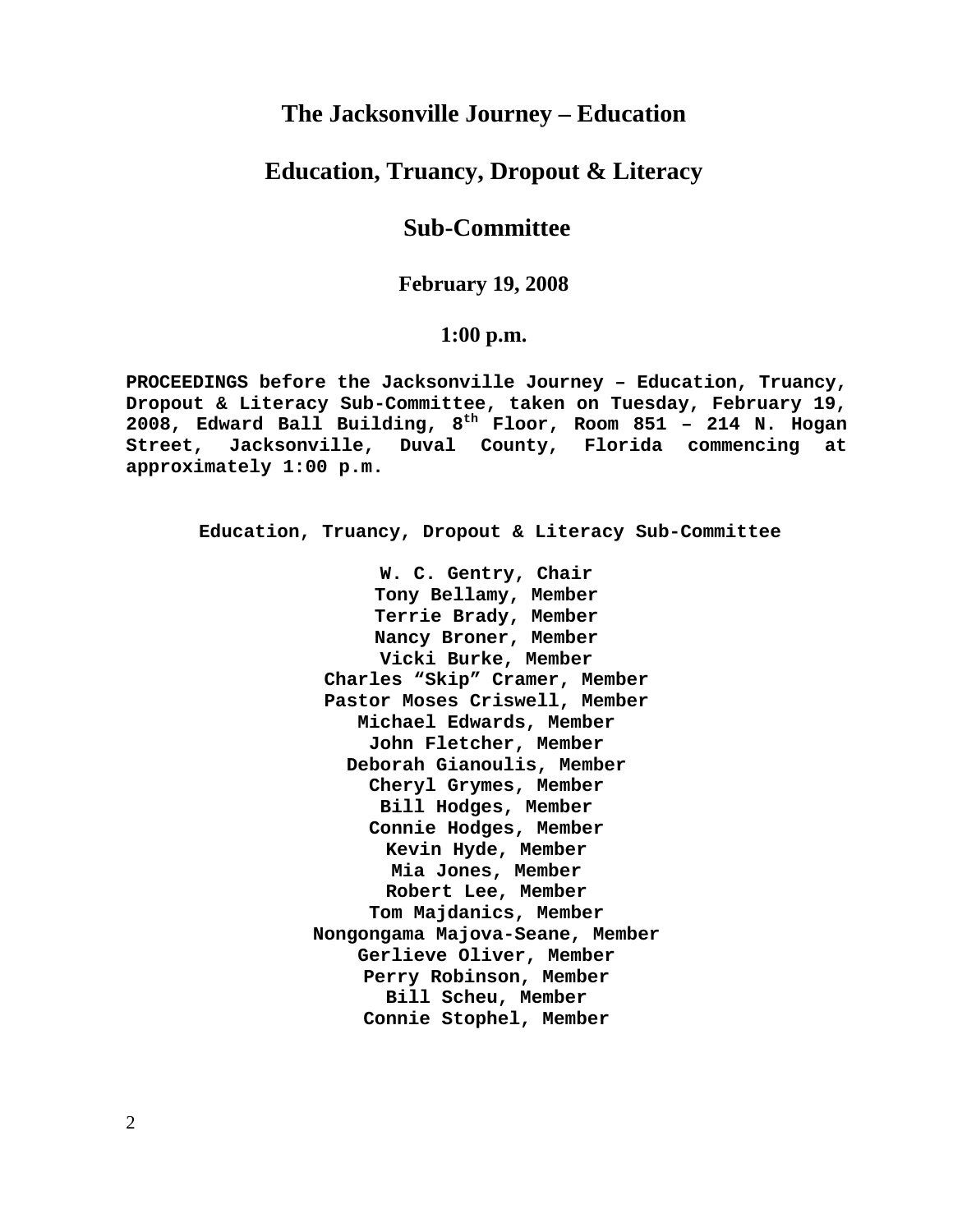## **APPEARANCES**

#### **COMMITTEE CHAIRS & MEMBERS:**

W.C. GENTRY, Chair TERRIE BRADY, Member NANCY BRONER, Member VICKI BURKE, Member CHARLES "SKIP" CRAMER, Member PASTOR MOSES CRISWELL, Member MICHAEL EDWARDS, Member JOHN FLETCHER, Member CHERYL GRYMES, Member BILL HODGES, Member MIA JONES, Member ROBERT LEE, Member TOM MAJDANICS, Member BILL SCHEU, Member CONNIE STOPHEL, Member

## **ABSENTEE MEMBERS:**

TONY BELLAMY, Member DEBORAH GIANOULIS, Member CONNIE HODGES, Member COUNCILMAN KEVIN HYDE, Member NONGONOMA MAJOVA-SEANE, Member GERLIEVE OLIVER, Member REVEREND PERRY ROBINSON, Member

#### **STAFF:**

RENEE BRUST ALICE CHECORSKI KANDI BEGUE ANNA BRADLEY LYNN RIX RACHELLE SUNDY

## **OTHERS PRESENT:**

Diane Brunet-Garcia Donna Massie-Cobb, DCPS Judy Cromartie, DCPS David DeRidder, Schultz Center Pam Paul Dopf, The Community Foundation Dr. Cheryl Fountain, FIE/UNF Kathy Graw, JPL Sharon Kirkland W. Earl Kitchings Beverly McClain, FOSCI Susan Main, ELC of Duval Tia Mitchell, T-U Melissa Ross, Dalton Agency Lucretia Williams, Citizen Nan Worsowicz, DCPS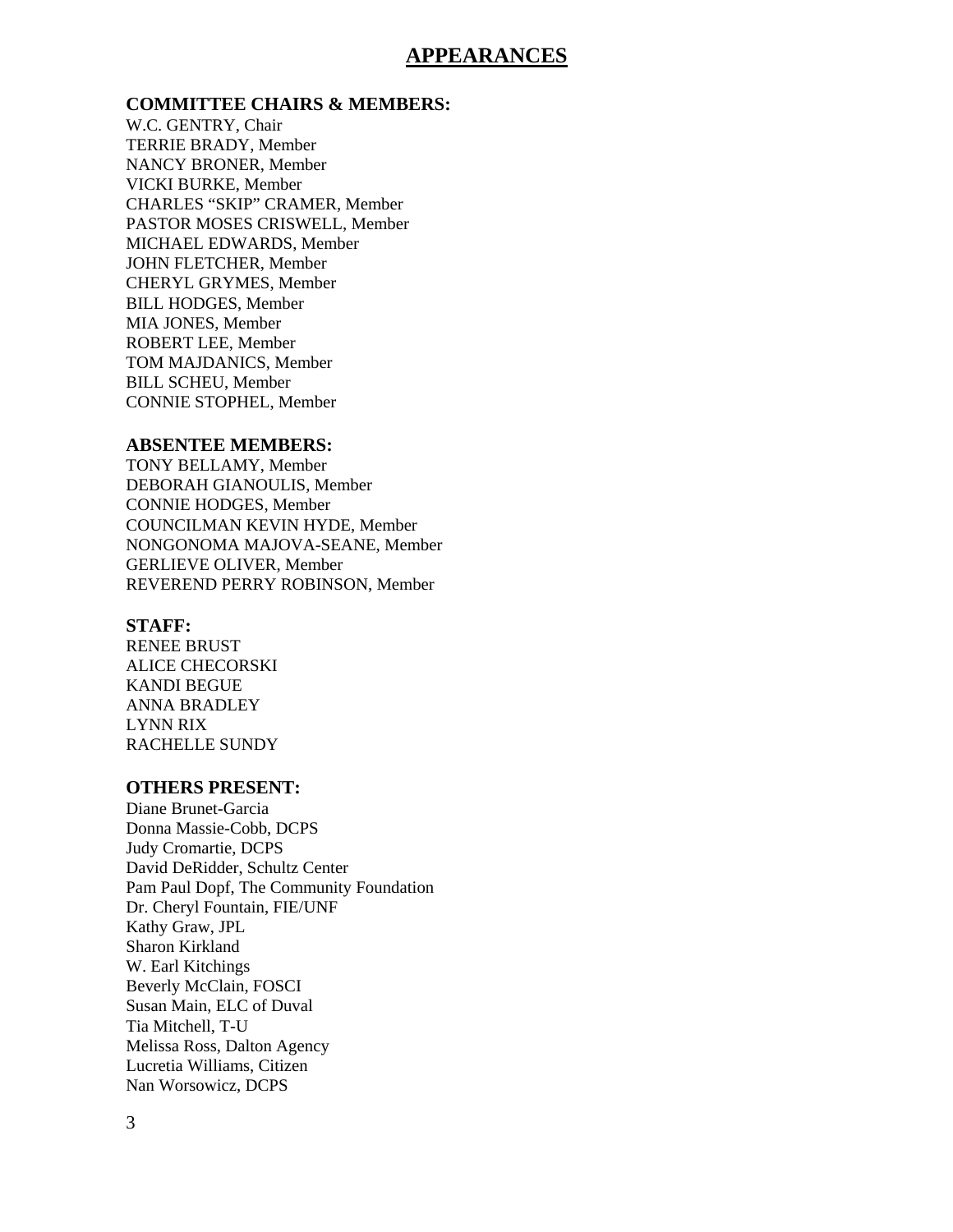#### **PROCEEDINGS**

February 19, 2008

Education, Truancy, Dropout & Literacy Sub-Committee, 1:00 p.m.

**Call to Order and Comments.** Chairman W.C. Gentry called the meeting to order at approximately 1:15 p.m.

#### **1. Purpose of Meeting.**

Discuss the Mayor's crime initiative – *The Jacksonville Journey*, Education, Literacy, Truancy and Dropouts Sub-committee.

#### **2. Discussion Items**

Chairman Gentry announced the next meeting of the sub-committee will be on March 12, 2008 at 1 p.m. The meeting date was set after he learned that the Steering Committee will meet on March 13, 2008 and begin reviewing the sub-committee's recommendations and proposals. Chairman Gentry expressed his appreciation to everyone for their hard work. He asked Renee Brust to send a memorandum advising of the three-week window so that the workgroups can meet and finalize their recommendations. Each workgroup will have a P.R. person assigned to them. Part of the recommendations should include some marketing to the community. Maria Coppola (involved in developing the Guiding Stars Program) has volunteered to be a resource. Other members of the P.R. committee were introduced, Melissa Ross and Diane Brunet-Garcia. All programs will need to be costed and staff will be available to assist. The recommendations should include a case analysis and what impact you expect in the short and long term. To that end, Chairman Gentry asked the workgroups to submit to Renee no later

4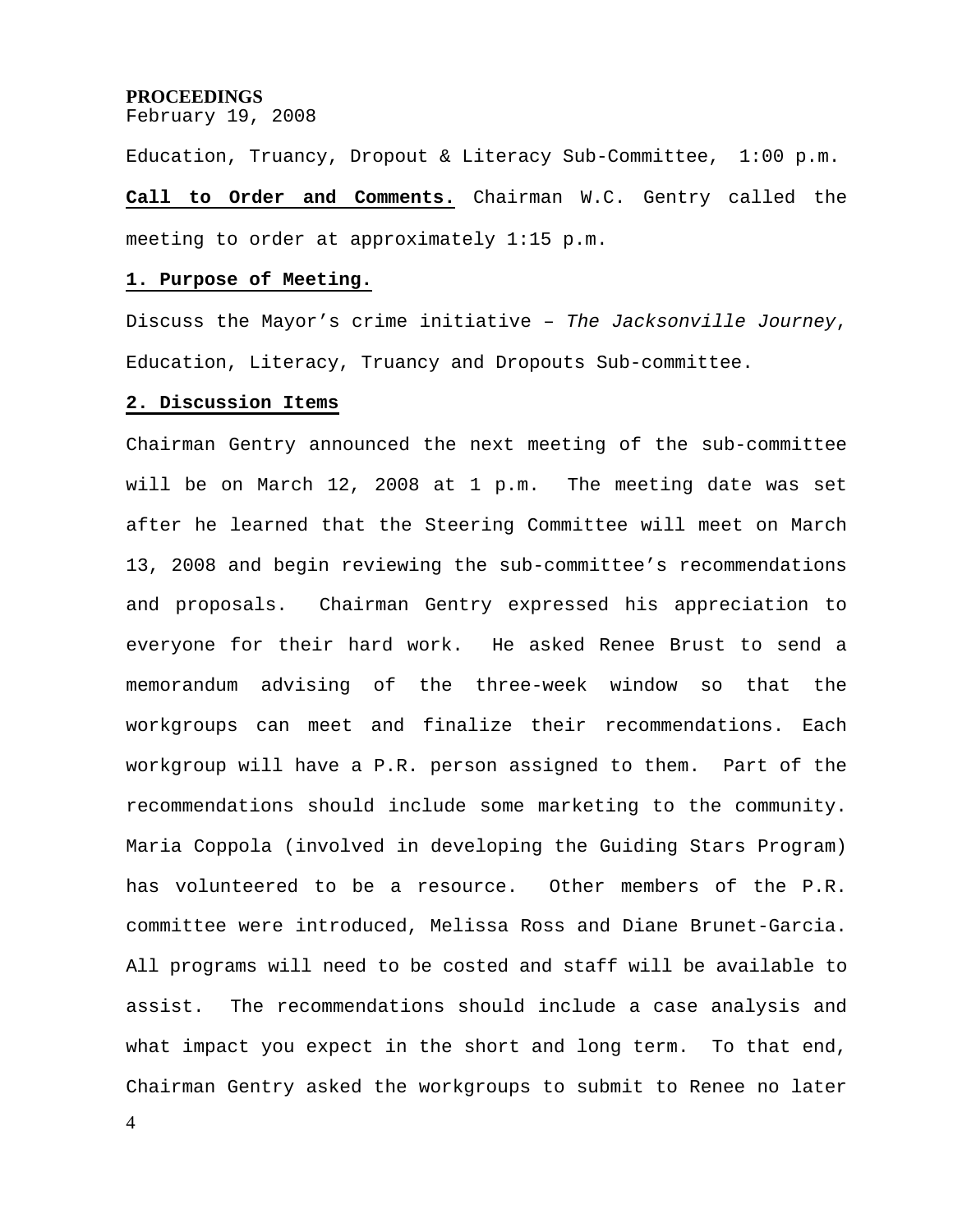than Wednesday, March 5, 2008. Copies will be circulated to the sub-committee by March 10, 2008 and on March 12, 2008 we will have oral presentations and adopt or amend what has been proposed. The question was raised as to whether the sub-committee should expect to continue and Chairman Gentry stated they will as some things will take longer to implement and require additional study. Pastor Moses Criswell invited everyone to attend a press conference today at 4 p.m. at 1312 Franklin Street to discuss the summer camp and after-school programs which they have been operating for eight years to assist at-risk children.

Chairman Gentry said that Deborah Gianoulis sent an e-mail suggesting that the sub-committee visit some of the programs they are discussing such as a child care center, elementary school and a truancy center. The sub-committee agreed that it would be helpful and decided to concentrate on the A. Philip Randolph area between March 5, 2008 and March 12, 2008. The proposals can be amended if needed after the site visit.

At this time, Chairman Gentry asked the sub-committee to break up into workgroups for thirty minutes before returning as a body. At approximately 2:20 p.m., the sub-committee meeting resumed. Chairman Gentry asked for suggestions and comments at this time. Tom Majdanics asked if there will be some discussion when the workgroups come together with their recommendations. Chairman Gentry stated they will prioritize and make changes accordingly. Terrie Brady stated that we have had great community engagement and it would be helpful to have a person from those groups as a resource when we take our report to the Steering Committee.

5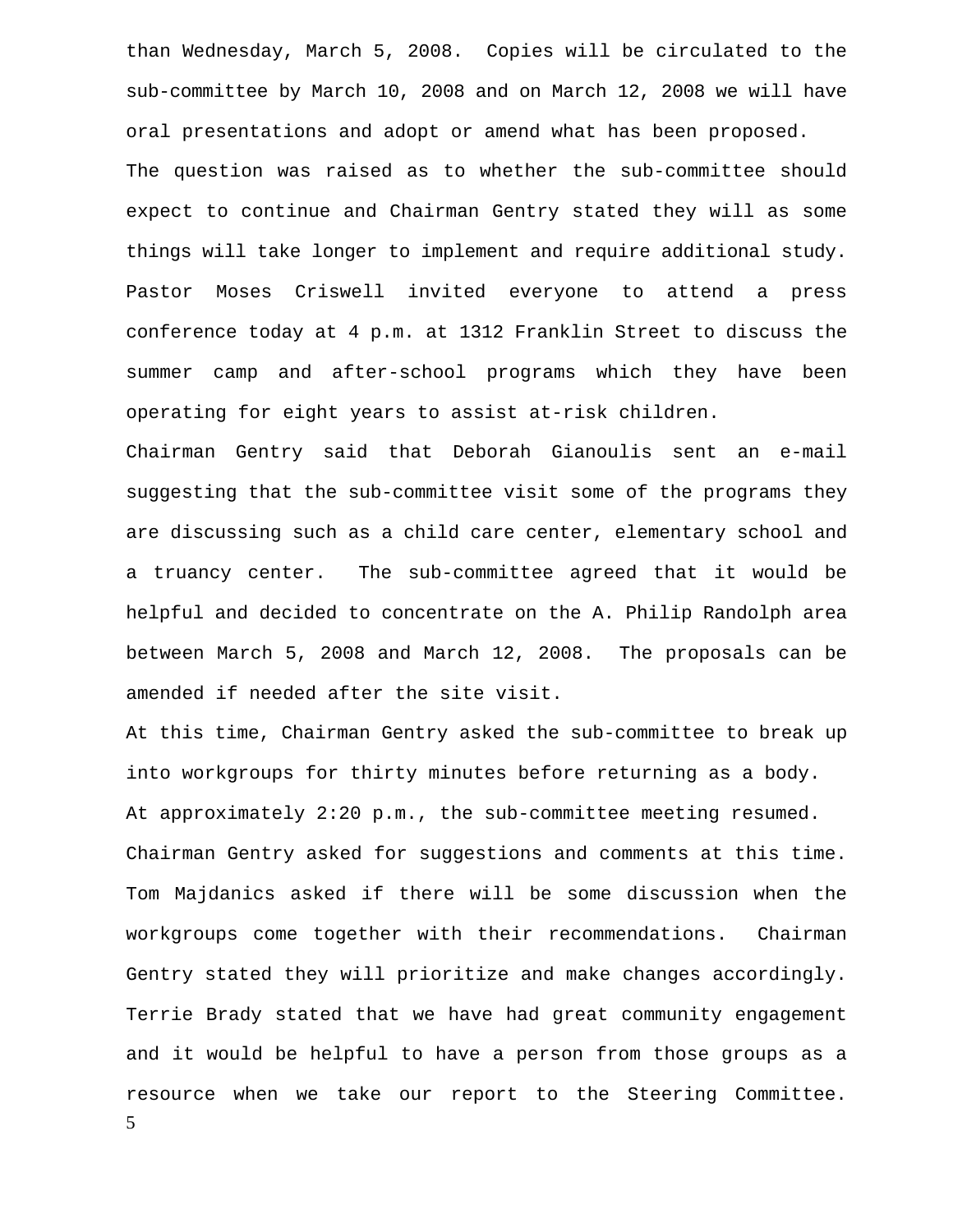Chairman Gentry asked Ms. Brady to prepare a consolidated list to invite the resource persons to hear our final recommendation. Bill Scheu commented we have already received input of the Alliance and Chairman Gentry agreed it is important to invite our stakeholders. We will come up with specific written proposals, share them with the committee and see who wants to take ownership. Chairman Gentry asked the chairs of the workgroups to report to the sub-committee at this time.

Bill Scheu, Chair, Truancy and Drop-Out Workgroup, stated they have a meeting scheduled for Tuesday, February 26, 2008 to craft their draft proposal with the P.R. person. He provided a handout of the workgroup's proposed key points and recommendations.

Connie Stophel, Chair, Early Learning workgroup, reported they have tightened up their draft proposal to recommend 25 additional centers in Zone 1, increase the readiness rate of Zone 1 children, measure the rate of children entering and leaving these programs. The workgroup is still looking into the readiness rate. To that end, they invited Dr. Cheryl Fountain, FIE/UNF to address the subcommittee regarding the tracking piece. Dr. Fountain provided a handout entitled "High-Quality School Readiness: Why We Need It, What We Know, Where We Are In Jacksonville." The study involved 7,000 children in Duval and those participating in the Early Learning Programs. The study concluded that high quality early learning is a component of what will make us successful. Chairman Gentry asked how the recommendation to add mental health counselors will operate as a resource.

6 Connie Stophel stated that the behavioral experts may be called to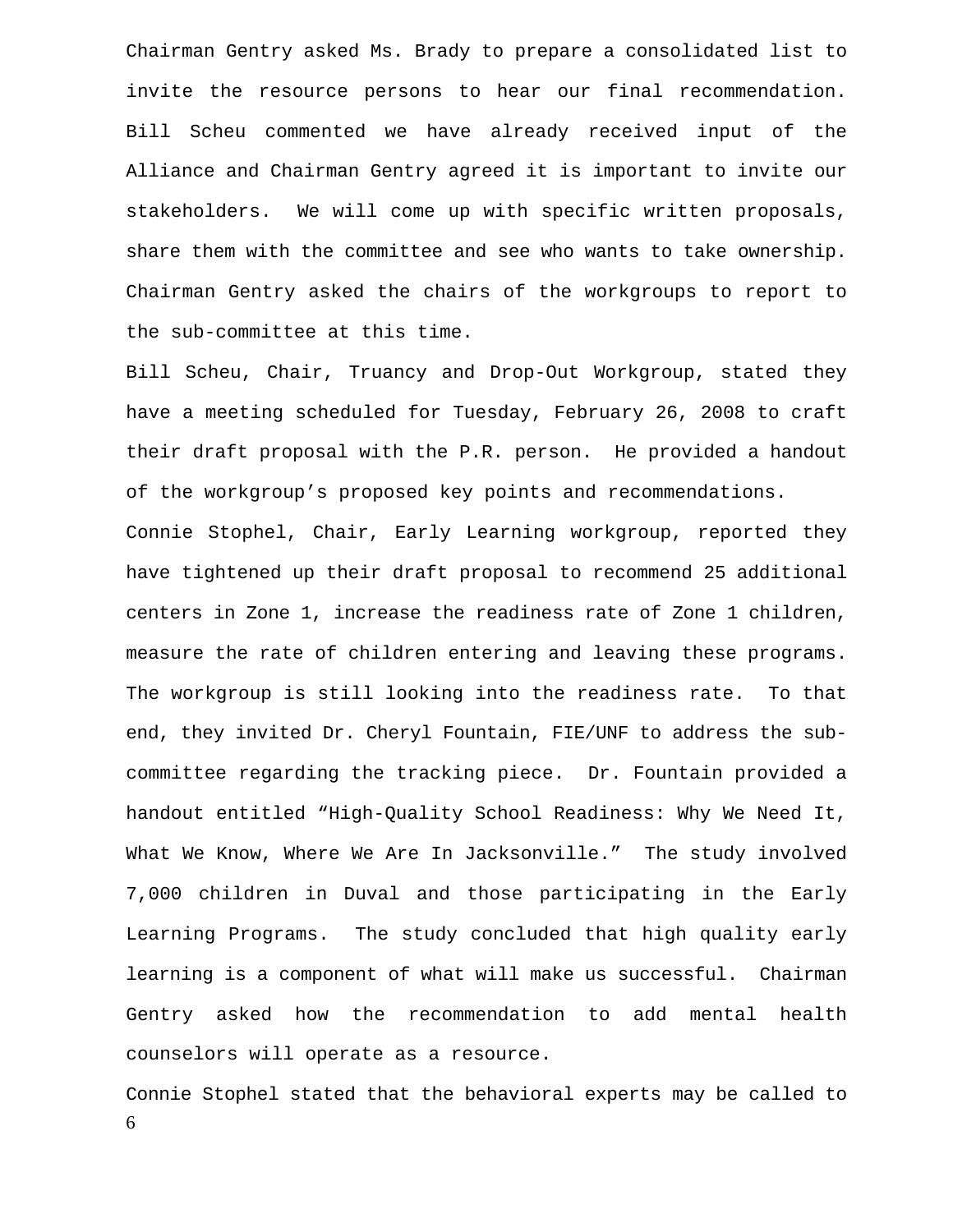go into a center to work with a child one-on-one. Chairman Gentry asked the workgroup to show that the ratio of the resource is very small to the population.

Terrie Brady, Chair, School Relevancy reported that the workgroup is focusing on 6 major topics. Next Wednesday, they will put together a matrix to include the number of students, outcomes, cost factor and community partnerships. The workgroup's purpose was to make education relevant to all students whether they are college or career bound.

Chairman Gentry stated that the Truancy-Drop Out workgroup is focusing on keeping children in school. We may want to merge committees or identify areas so we don't overlap.

7 Skip Cramer, Chair, School Security Workgroup, provided a handout of the Problem Matrix developed by the workgroup, but not in priority order. The workgroup has already had input from Duval County Public Schools, JSO, the State Attorney's Office, Duval County PTA. They will meet on Wednesday, February 20, 2008 during which Tony Bellamy, First Coast High School Principal will present feedback from the principals and Dr. Lawanda Ravoira will present on the Blueprint Commission Report on Juvenile Justice. Mr. Cramer stated the workgroup supports the implementation of full service schools; a Safe Schools Program for intervention, similar to the MARS Program; the reduction or end of out-of-school suspensions; and the accelerated implementation of Student Crime Stops and Crime Watch Programs. Chairman Gentry said that according to the Steering Committee, others are also recommending reduced out- of-school suspensions. Where to house them is the